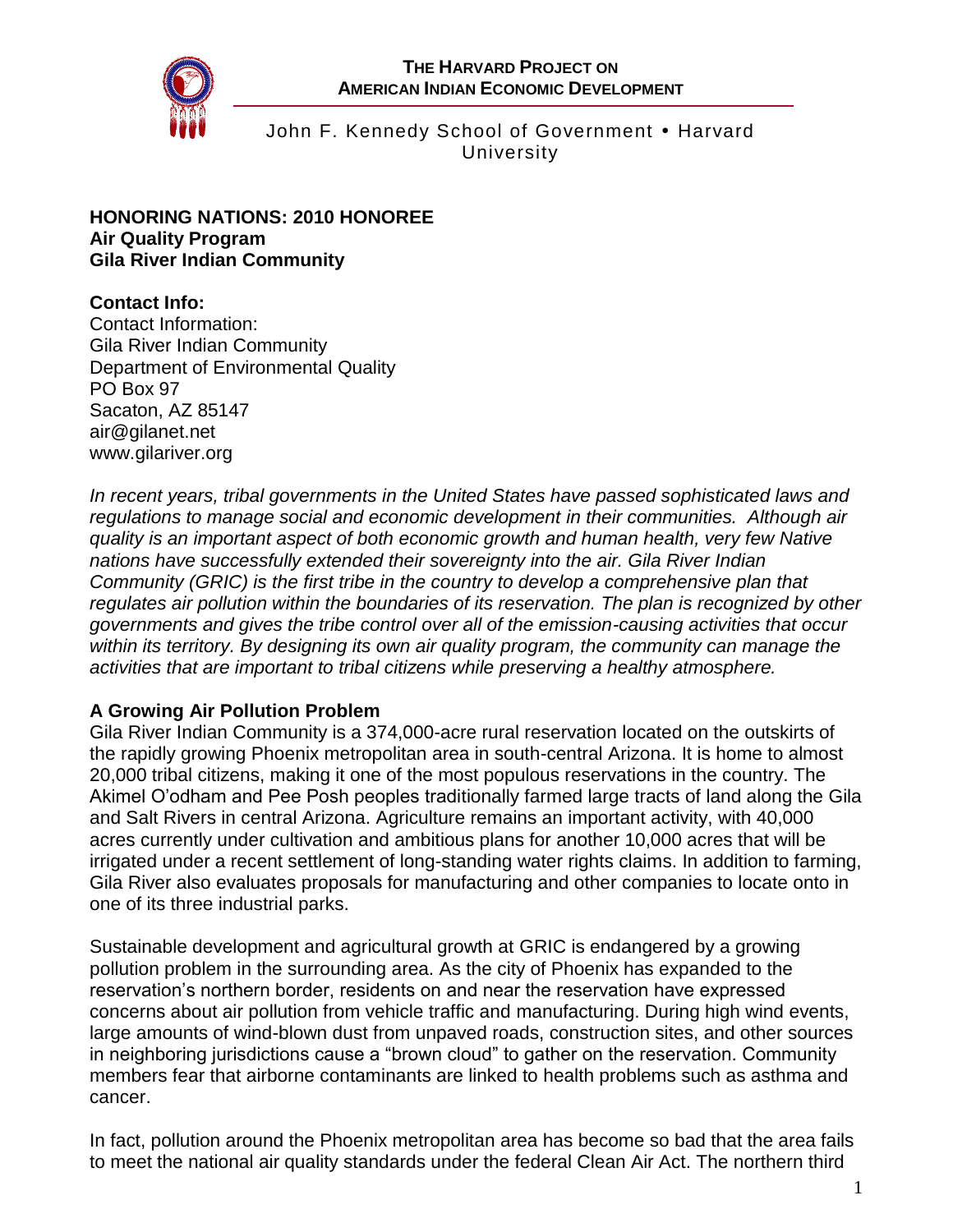of the Gila River reservation lies in Maricopa County, one of the federally designated "nonattainment" areas for several contaminants. Since this designation requires the county to take stringent measures to meet national air standards, activities within county borders are subject to increasingly strict emissions controls. These restrictions threaten not only industrial and agricultural operations at GRIC, but also traditional practices such as cremation.

### **Tribal Air Quality Management**

In the late 1990s, the Gila River Indian Community decided to gain control over the area's growing levels of pollution by creating an air quality policy for the reservation. Using federal grant funding, the environmental staff spent almost 10 years developing a comprehensive plan for managing air resources. The resulting Tribal Air Quality Management Plan not only meets Gila River's standards but also adopts strict national standards laid out in the federal Clean Air Act. The Plan details every aspect of air quality management within the boundaries of the reservation, including administrative procedures, permitting requirements, an appeals process, and civil and criminal enforcement authority. Additionally, the Plan addresses the "Tribal Gap" which sets tribal standards, operating requirements, and work practices in areas where there are no federal rules.

The Air Quality Management Plan was developed using a broad consultation process involving everyone who had a stake in the outcome, including industry, regulatory programs in neighboring jurisdictions, state and federal officials, environmental organizations, and tribal citizens. Program staff made over 200 presentations on the objectives and content of the Plan. This open approach resulted in a program that is accepted by all stakeholders. Practices such as cremations, cooking traditional foods outdoors, and traditional celebrations using open burning are specifically exempt from the regulations to accommodate Gila River's agricultural and cultural heritage.

Highly trained staff regularly analyze the reservation's outdoor air quality. GRIC's monitoring system includes fixed stations and a mobile unit that samples air and meteorological data from various locations. The detailed technical information generated by the system guides the community's rule-making and enforcement actions. The data are subject to rigorous quality assurance and control measures that meet federal standards so that all interested parties trust their accuracy. Gila River coordinates closely with federal, state, and county air monitoring programs in order to have a clear picture of air resources in the entire region.

As part of its air quality program, the Gila River Indian Community was the first tribal government to seek and receive full authority to implement the federal Clean Air Act in the same manner as a state (also known as Treatment in the Same Manner as a State or TAS). Under the Act, states and tribes with an approved implementation plan can be delegated full Clean Air Act authority for management of air resources. GRIC also requested formal federal approval for its Tribal Air Quality Management Plan, which makes all of its provisions federally enforceable and is therefore less susceptible to legal challenges.

#### **Sovereignty Over the Air**

At first glance, exerting sovereignty over the air may not seem feasible. The Gila River Indian Community realized, however, that the regulation of air pollutants has very specific consequences for activities that take place on its reservation lands. The proper balance between economic growth and environmental protection is a difficult issue that is best dealt with inside the community, not by other governments. Administering its own air quality program allows GRIC to decide how to prioritize and regulate activities that impact air resources according to its citizens' goals and values. For example, public meetings on air quality found that tribal elders were very concerned about preserving the views of the area's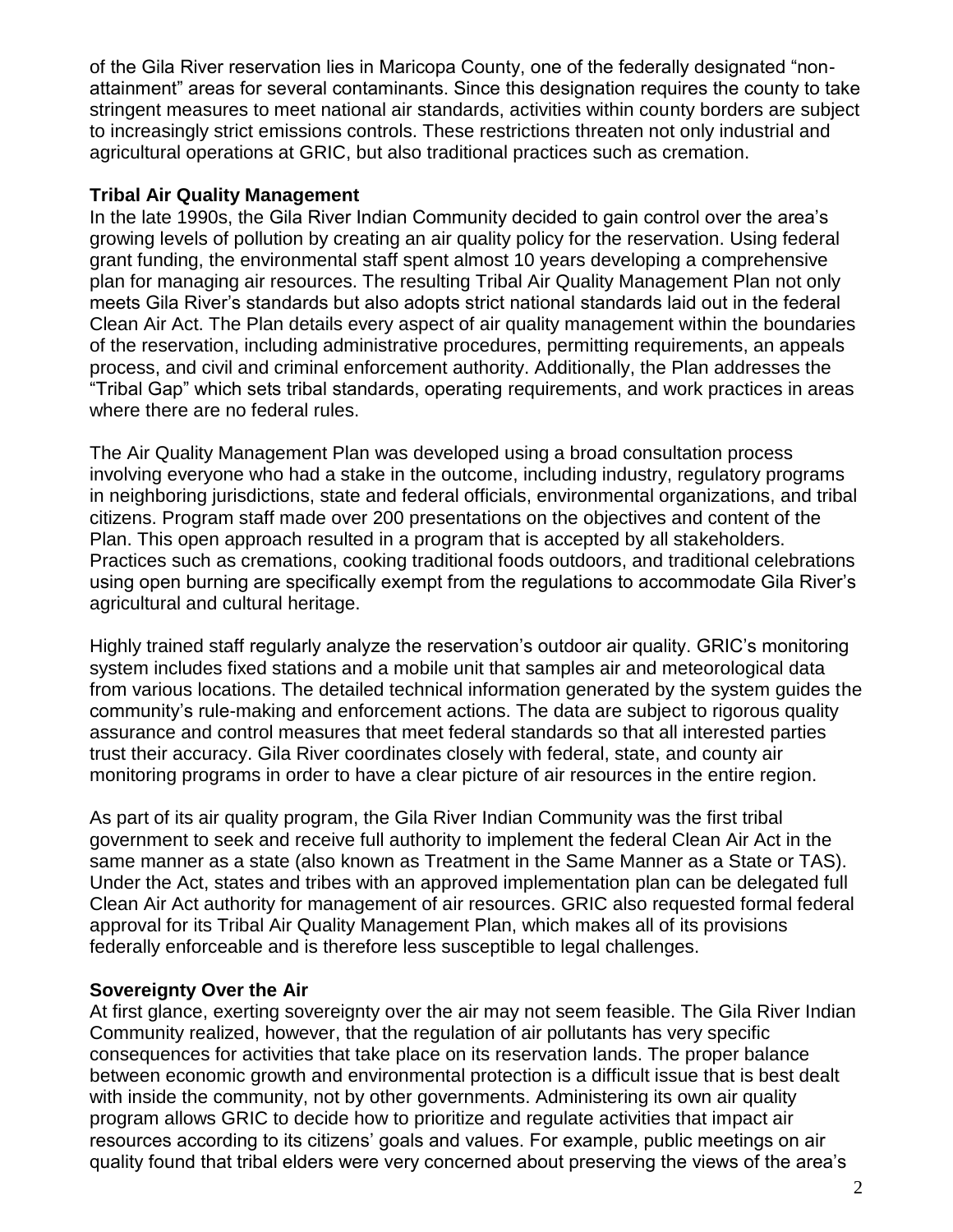sacred mountains. Since dust from travel on unpaved roads was a big factor in reducing visibility, the community decided to close one road and restrict another to local traffic only.

Creating and managing a comprehensive air quality program enables Gila River to work on an equal footing with other governments to combat airborne pollutants. By obtaining TAS under the Clean Air Act, the tribal government has formalized authority to manage its air program based on specific reservation conditions. This has already had concrete results for GRIC in the case of Maricopa County's non-attainment of federal standards. Because the community has its own regulations and data to measure ozone, staff were able to successfully remove the reservation from Maricopa County for Clean Air Act purposes. The United States EPA has recognized GRIC lands as a separate air quality control region that is now in compliance with the national ozone health standards. This is important because it eliminates the cross jurisdictional and legal problems that previously existed and allows the GRIC tribal government to exercise its sovereign authority over its air quality.

Significantly, the tribal Air Quality Management Plan gives Gila River authority over all business operations on the reservation, whether they are owned by tribal citizens or non-Natives. Under the provisions of the Plan, approximately 40 industrial facilities on the reservation require air quality operating permits. The community has in fact already pursued several enforcement actions for non-compliance with its air regulations. These have included both private enterprises such as a medical waste incinerator and tribal operations such as the Wild Horse Pass Development Authority. In one case, GRIC levied a \$15,000 fine for emission violations against Cemex, a publicly-listed building materials company which operates an asphalt plant on the reservation. Although formal federal enforceability was still pending at the time of these sanctions, there were no legal challenges to the community's air quality enforcement authority. This acceptance is a tribute to the tribal government's openness to working with stakeholders, as well as its willingness to cooperate with other governments, and to develop regulations consistent with the federal Clean Air Act. Gila River's air quality program is seen by all stakeholders as legitimate and effective.

#### **Bringing the Lessons Home**

As Native nations pursue economic development opportunities on their lands, the impact of population and industrial growth on air quality cannot be ignored. If tribal governments do not take steps to manage their air resources, then other governments will do it for them under the provisions of the national Clean Air Act. Some Native nations may even find their economic plans and cultural activities constrained by federal or state regulations. To help manage growth, the Gila River Indian Community has built a comprehensive air quality program that has gained the respect of tribal and non-tribal citizens, industry, and other governments. The community's air policies reflect its culturally-rooted desire for industrial and agricultural development that is balanced with the need to protect traditional activities, human health, and the environment.

#### **Lessons**

**1** Tribal air quality management strengthens tribal sovereignty against intrusions by state and county governments. Protection of the environment is protection of one's people.

**2** Tribal air quality policies can promote cultural values and help secure economic development opportunities.

**3** When a tribal nation protects the environment, it also protects its people and its sovereignty